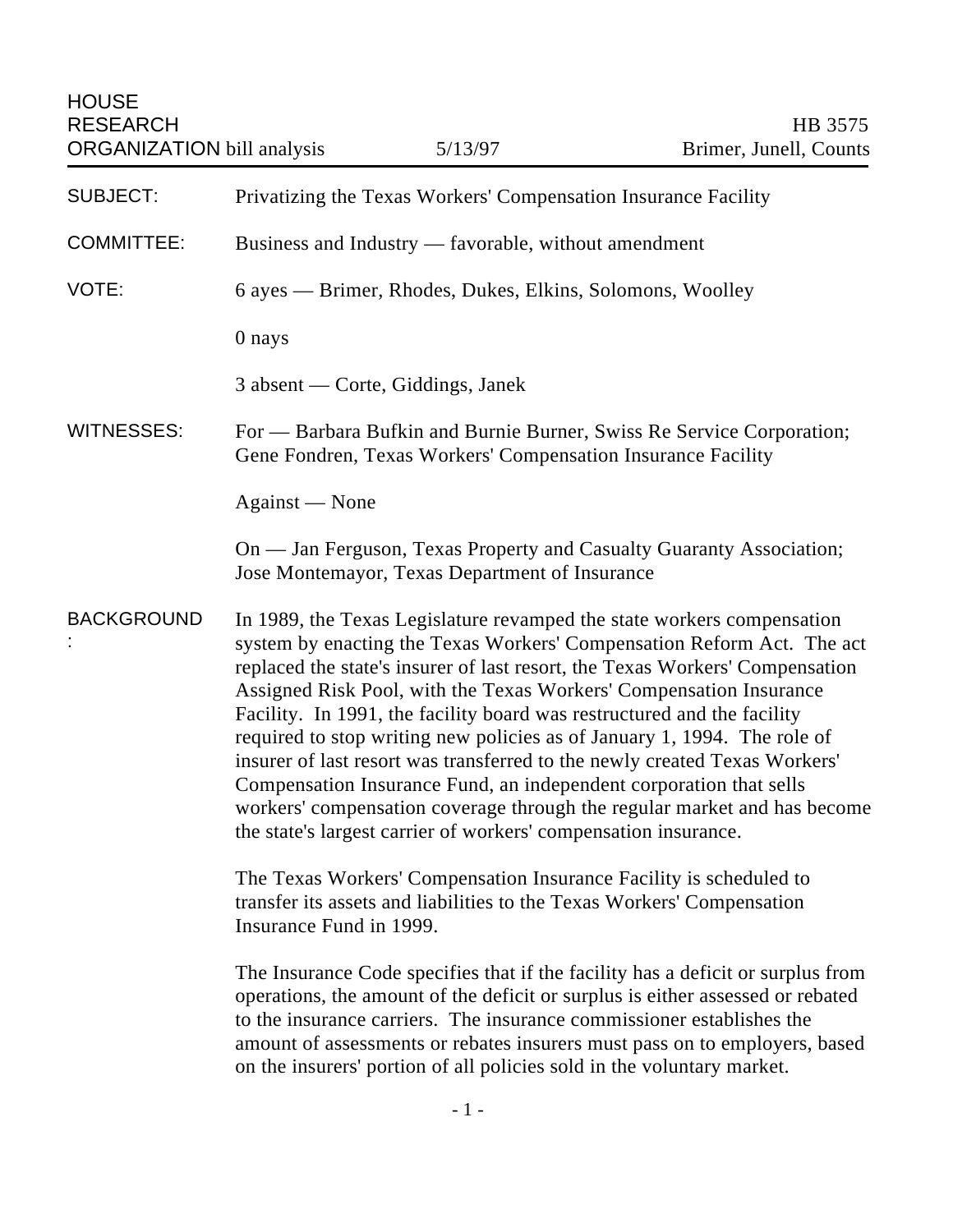## HB 3575 House Research Organization page 2

The Texas Property and Casualty Insurance Guaranty Association is a nonprofit legal entity composed of all insurers in the state. The association serves as a mechanism for paying claims when a workers' compensation or property and casualty insurer becomes insolvent.

DIGEST: HB 3575 would allow the Texas Workers' Compensation Insurance Facility to be converted into a stock insurance company with full authority to enforce the rights of the facility that existed before the conversion. The facility would be transferred to the Texas Property and Casualty Insurance Guaranty Association if a conversion agreement could not be made or approved by August 31, 1997.

> A conversion agreement would have to be approved by the facility board and the insurance commissioner. The converted facility would not have the authority to assess insurers for losses.

> The converted facility would have to comply with the Insurance Code and rules adopted by the commissioner. If the converted facility did not issue any new policies, it would be exempt from capital requirements and other provisions governing other insurers. The exemption would no longer apply if the converted facility began to sell policies.

HB 3575 would apply if a conflict existed between its provisions and any other provisions.

The privatization provisions of HB 3575 would take effect immediately if finally approved by a two-thirds record vote of the membership in each house, or on September 1, 1997, if the facility was transferred to the guaranty association.

SUPPORTERS SAY: HB 3575 would allow the Texas Workers' Compensation Insurance Facility to be sold to a private company with the expertise and financial incentive to efficiently manage remaining claims. Even though the facility is scheduled to be phased out of existence in 1999, the liabilities for existing policies will remain for 20 or 30 years. These responsibilities should be assumed by a private business that can handle them efficiently.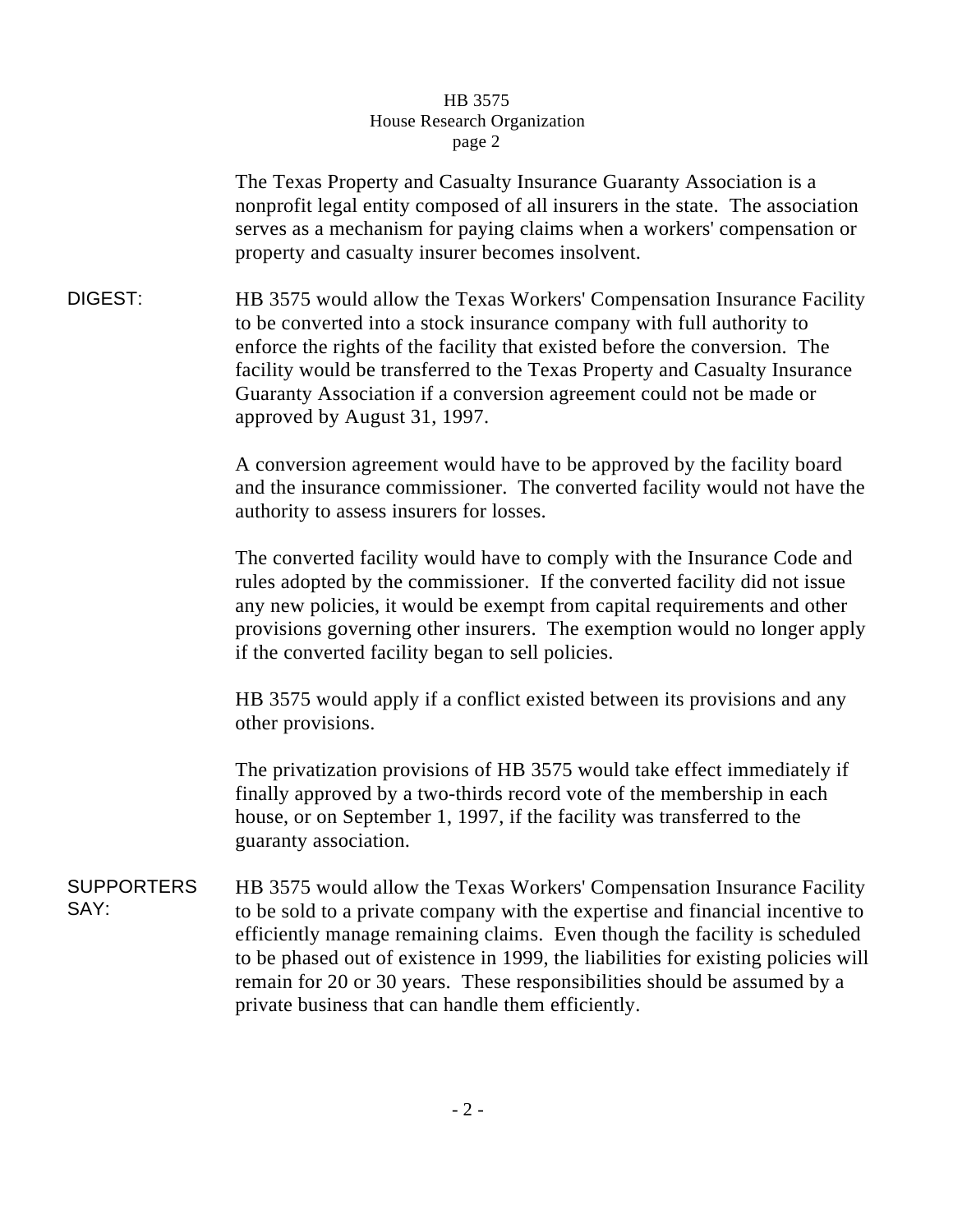## HB 3575 House Research Organization page 3

The sale of the facility to a private company would relieve the state of all remaining responsibility for managing policies sold before 1994 and would eliminate the need for a state agency that has been less than efficient in reducing its operations and preparing to go out of business. The facility should be sold or transferred this year because it is not scaling back operations as rapidly as it should be.

HB 3575 would not allow insurers to keep any money that should be passed on to employers. The \$700 million rebated to insurers in 1991 to 1993 will be refunded to employers once the insurance commissioner promulgates rules specifying how the companies should calculate the refunds. Some have questioned whether the statutes governing these rebates would still apply under HB 3575 and whether insurers would still be required to rebate this money to employers. The saving clause in HB 3575 would specify that insurers would still be subject to current laws directing them to rebate the surplus to qualified employers.

**OPPONENTS** SAY: The facility should not be sold to a private company just to relieve the state of responsibility for managing policies and claims a few years earlier than planned. The facility has been aggressive in pursuing claims against insurers and should be allowed to continue to do so rather than being privatized or transferred to an agency that has little expertise in this area. There is no compelling reason for transferring or privatizing the facility this year. The facility is scheduled to go out of business anyway in two years. The transfer should be allowed to proceed as planned, and the facility's remaining responsibilities transferred to the fund, which has the expertise to handle them.

> HB 3575 may allow insurers to keep \$700 million that should be passed on to employers. Before 1991, when the facility ran a deficit, insurers passed on the cost of these deficits to employers. But when the facility ran a surplus between 1991 and 1993, insurers kept the \$700 million in rebates they received from the facility. Current law states that this money should be refunded to employers, and the insurance commissioner is in the process of developing rules that would clarify how insurers should calculate the rebate.

However, HB 3575 lacks any provisions similar to current law that would require insurers to pass on assessments as refund surpluses. If HB 3575